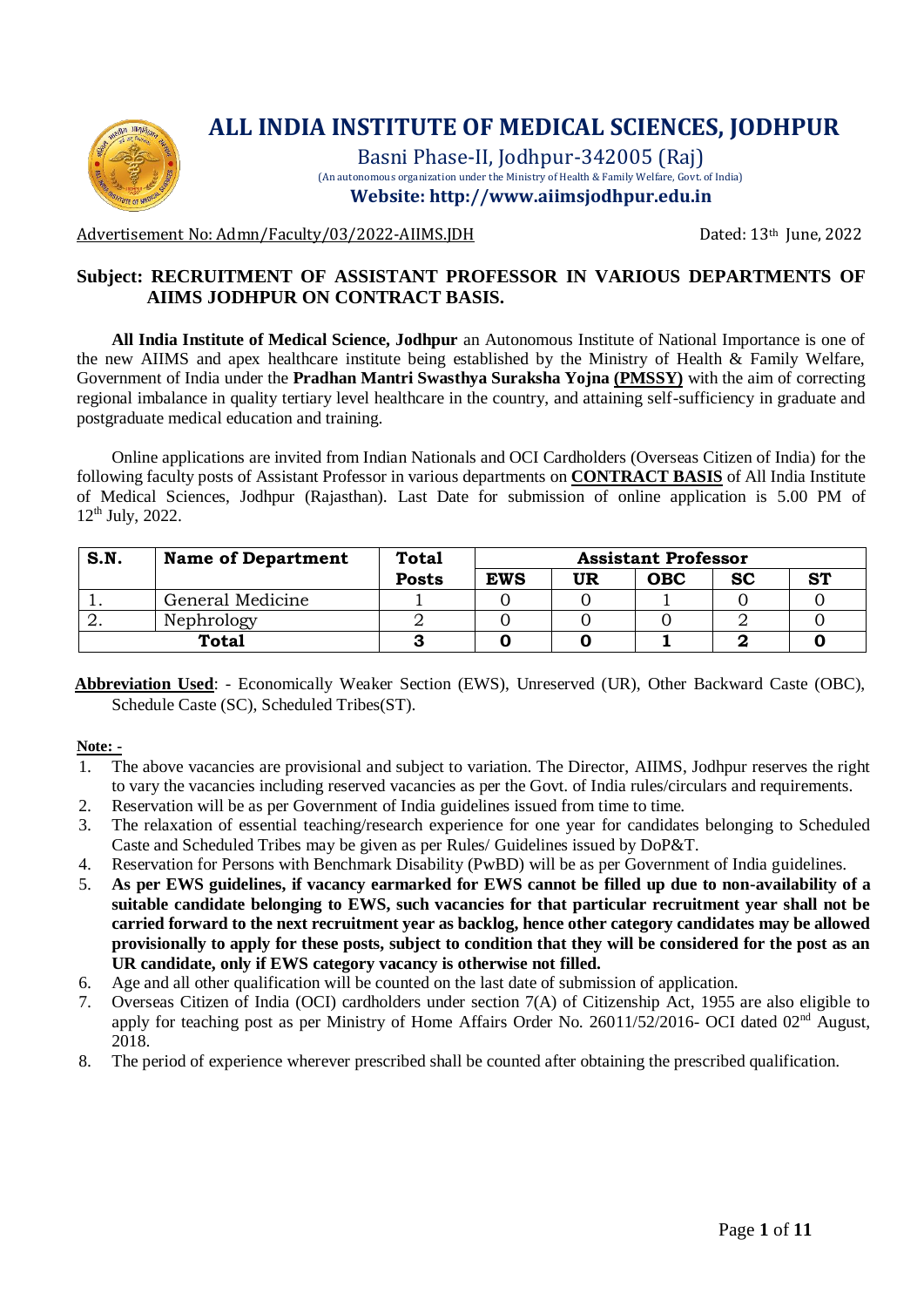# **Qualification for the Posts are as under:-**

| S. No. | Name of the<br>Post    | <b>Qualification/Experience</b>                                                                                                                                                                                                                                                                                                      |  |  |  |
|--------|------------------------|--------------------------------------------------------------------------------------------------------------------------------------------------------------------------------------------------------------------------------------------------------------------------------------------------------------------------------------|--|--|--|
|        |                        | <b>Essential for Medical Candidates (for General Discipline)</b>                                                                                                                                                                                                                                                                     |  |  |  |
|        |                        | <b>Educational Qualification</b>                                                                                                                                                                                                                                                                                                     |  |  |  |
|        |                        | 1. A medical qualification included in the I or II schedule or part II of<br>the third schedule to the Indian medical council Act of 1956(Persons<br>possessing qualifications included in part II of third schedule should<br>also fulfill the condition specified in section $13(3)$ of the Act.)                                  |  |  |  |
|        |                        | 2. A post graduate qualification e.g. MD/MS or a recognized<br>qualification equivalent thereto in the respective discipline/subject.                                                                                                                                                                                                |  |  |  |
|        |                        | <b>Experience</b>                                                                                                                                                                                                                                                                                                                    |  |  |  |
|        |                        | Three years teaching and/or research experience in a recognized<br>institution in the subject of specialty after obtaining the qualifying<br>degree of M.D. /M.S. or qualification recognized equivalent thereto.                                                                                                                    |  |  |  |
|        |                        | <b>Essential for super specialty discipline:-</b>                                                                                                                                                                                                                                                                                    |  |  |  |
|        |                        | <b>Educational Qualification</b>                                                                                                                                                                                                                                                                                                     |  |  |  |
| 1.     | Assistant<br>Professor | 1. A medical qualification included in the I or II schedule or part II of<br>the third schedule to the Indian medical council Act of 1956(Persons<br>possessing qualifications included in part II of third schedule should<br>also fulfill the condition specified in section $13(3)$ of the Act.)                                  |  |  |  |
|        |                        | 2. A post graduate qualification e.g. MD/MS or a recognized<br>qualification equivalent thereto in the respective discipline/subject.                                                                                                                                                                                                |  |  |  |
|        |                        | 3. D.M. in the respective discipline/subject for medical super-specialties<br>and M.Ch. in the respective discipline/subject for surgical super-<br>specialties (2 years or 3 years or 5 years and 6 years recognized course)<br>Or a qualification recognized equivalent thereto.                                                   |  |  |  |
|        |                        | <b>Experience:</b>                                                                                                                                                                                                                                                                                                                   |  |  |  |
|        |                        | One years teaching and/or research experience in a recognized<br>institution in the subject of specialty after obtaining the qualifying<br>degree of D.M. /M.Ch. (2 years or 5 years and 6 years recognized course<br>after MBBS) or qualification recognized degree in D.M./M.Ch or<br>qualification recognized equivalent thereto, |  |  |  |
|        |                        | No experience is necessary for the candidates possessing the 3 years or<br>post MBBS 6 years recognized degree of D.M/ M.Ch or qualification<br>recognized equivalent thereto.                                                                                                                                                       |  |  |  |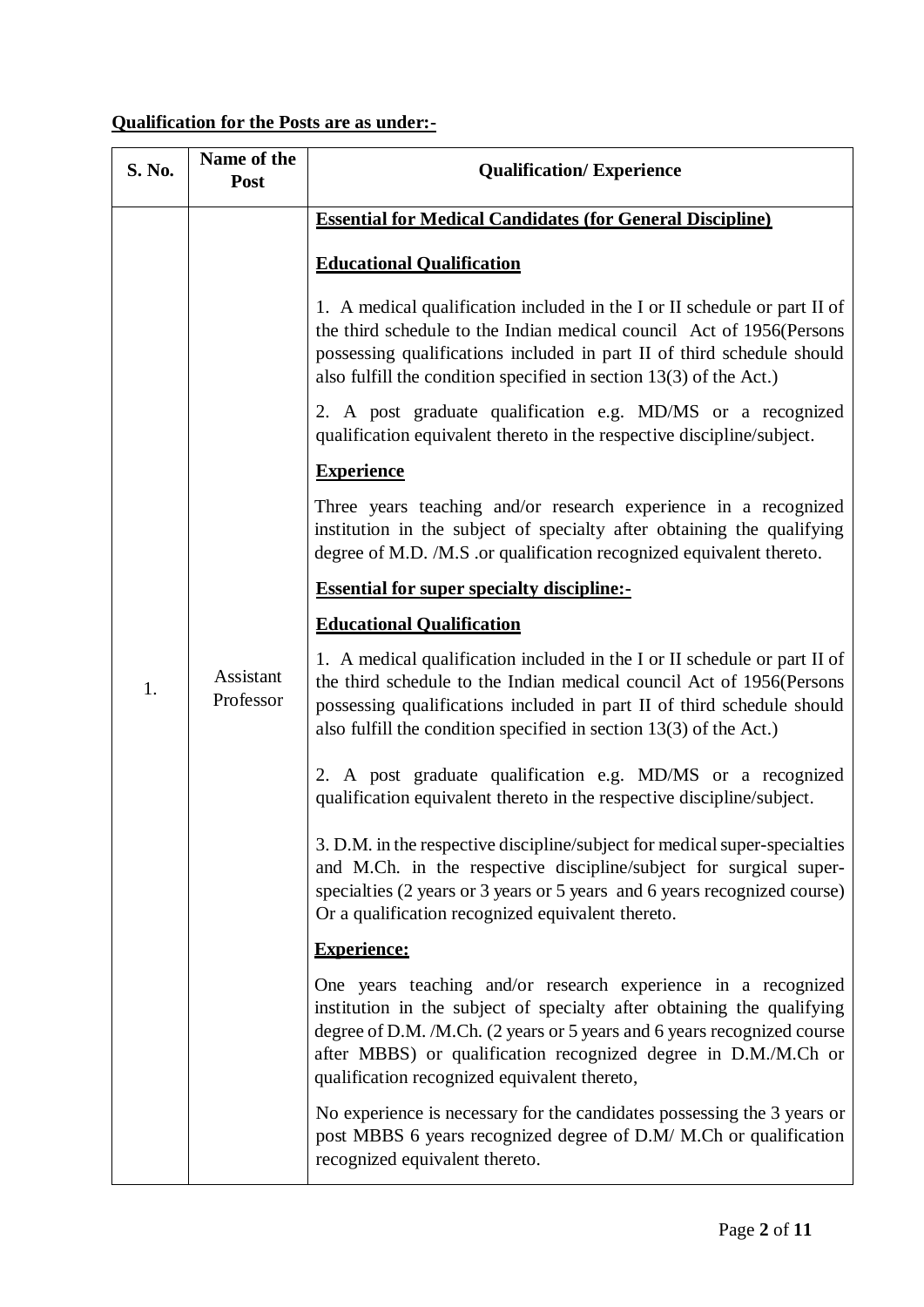|  | <b>Essential for Non- Medical Candidates-</b>                                                                                                               |
|--|-------------------------------------------------------------------------------------------------------------------------------------------------------------|
|  | <b>Educational Qualifications*</b>                                                                                                                          |
|  | 1-Master's degree in concerned specialty.                                                                                                                   |
|  | 2-A doctorate degree of recognized university.                                                                                                              |
|  | <b>Experience:</b>                                                                                                                                          |
|  | Three years teaching and/or research experience in a recognized<br>institution in the discipline/subject concerned after obtaining the<br>doctorate degree. |

### **DNB Equivalence:-**

In case of those who are holding DNB in broad specialties or super specialty as qualifying education, they have to produce documentary evidence issued by Competent/ Authority about DNB equivalence with MD/MS/DM/M.Ch. as per MCI, New Delhi notification dated 31.10.2018.

Those who have undergone DNB training from institution given under Para 2 at (a) & (b) of aforementioned MCI notification- will not need to have extra experience after qualifying degree.

Those who have undergone DNB training at Institution given at (c) & (d) of aforementioned MCI notification will need to have 1 year & 2 years extra experience i.e total 4 & 5 years experience respectively from MCI recognized/ permitted institution for equivalence.

### **Note:-**

The relaxation of essential teaching/research experience for one year for Scheduled Caste and Scheduled Tribes will be given as per Rules/ Guidelines issued by DoP&T.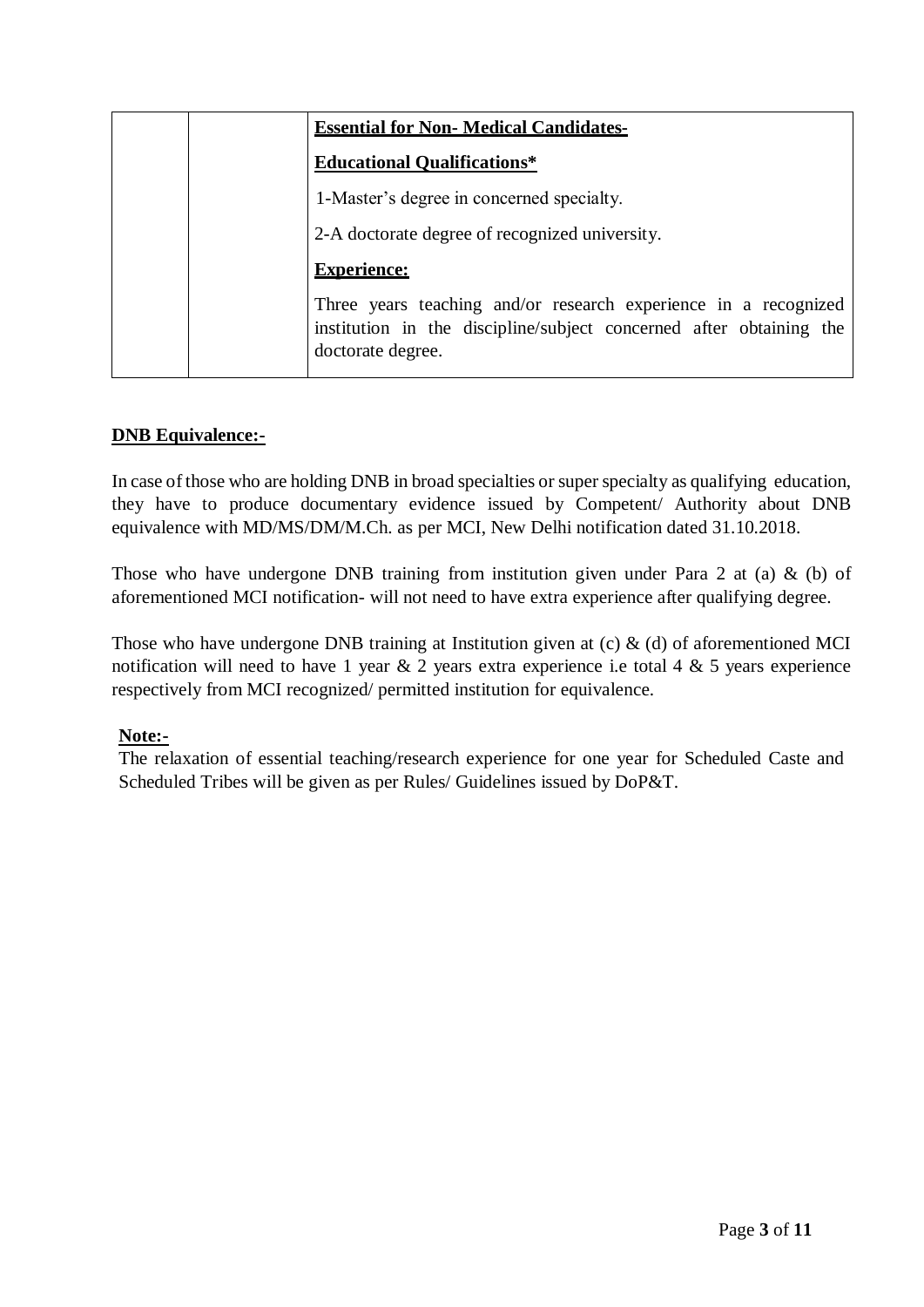## **GENERAL CONDITIONS**

- 1. **Application Process:-** The aspiring applicants satisfying the eligibility criteria in all respect can submit their application only through **ON-LINE** mode. The On-line registration of application is made available on AIIMS, Jodhpur official website i.e. [http://www.aiimsjodhpur.edu.in.](http://www.aiimsjodhpur.edu.in/) **Last Date for submission of online application is 5.00 PM of 12th July, 2022.** No Documents including online application form is required to be sent, however, all the applicants are advised to keep a copy of online application form with them, along with proof of payment (a Copy of challan /online payment receipt) for their record.
- 2. The applicants applying in response to this advertisement should satisfy themselves regarding their eligibility for the post applied for. They must be fulfilling eligibility criteria as on the closing date of applications failing which their application will be rejected.
- 3. The Candidate must ensure that their photo and signature should be clearly visible in preview at the time of filling of application in online mode. If photo/signature image is displayed small or not visible in preview on website, that means photo/signature is not as per the AIIMS, Jodhpur prescribed and in that case, your application will be rejected. So, be careful while uploading your photo and signature. Both must be visible clearly on Online Application form.
- 4. In case a candidate wishes to apply for more than one post, he/she is required to fill in the form separately through On-line mode only.
- 5. **Tenure:** *The appointment for a period of 01 Year or the post is filled on regular basis whichever is earlier*. Further extension in exigency of the services may be considered by the Competent Authority as admissible under the rules. The engagement will be purely on contractual basis and it will not bestow any rights implicitly upon the candidate to claim any permanent absorption or any liability by the AIIMS, Jodhpur on termination of contract. However, the initial tenure of engagement can be less than one year as per the decision of the Competent Authority.
- 6. **Pay Scale:-**

| S.No. | <b>Name of the Post</b>    | The approved lumpsum remuneration for Faculty<br>(Contract Basis) |
|-------|----------------------------|-------------------------------------------------------------------|
|       | <b>Assistant Professor</b> | ₹ 1,42,506/- Per month (Consolidated)                             |

7**.** The Contractual Faculty in the event of being provided campus accommodation/ guest house facilities, applicable deductions in respect of such accommodation would be made from the above remuneration as under:-

| S.No. | <b>Name of the Post</b>                        | Applicable deductions in respect of accommodation                 |
|-------|------------------------------------------------|-------------------------------------------------------------------|
|       | <b>Assistant Professor</b><br>(Contract Basis) | Applicable for Assistant Professor stationed at AIIMS,<br>Jodhpur |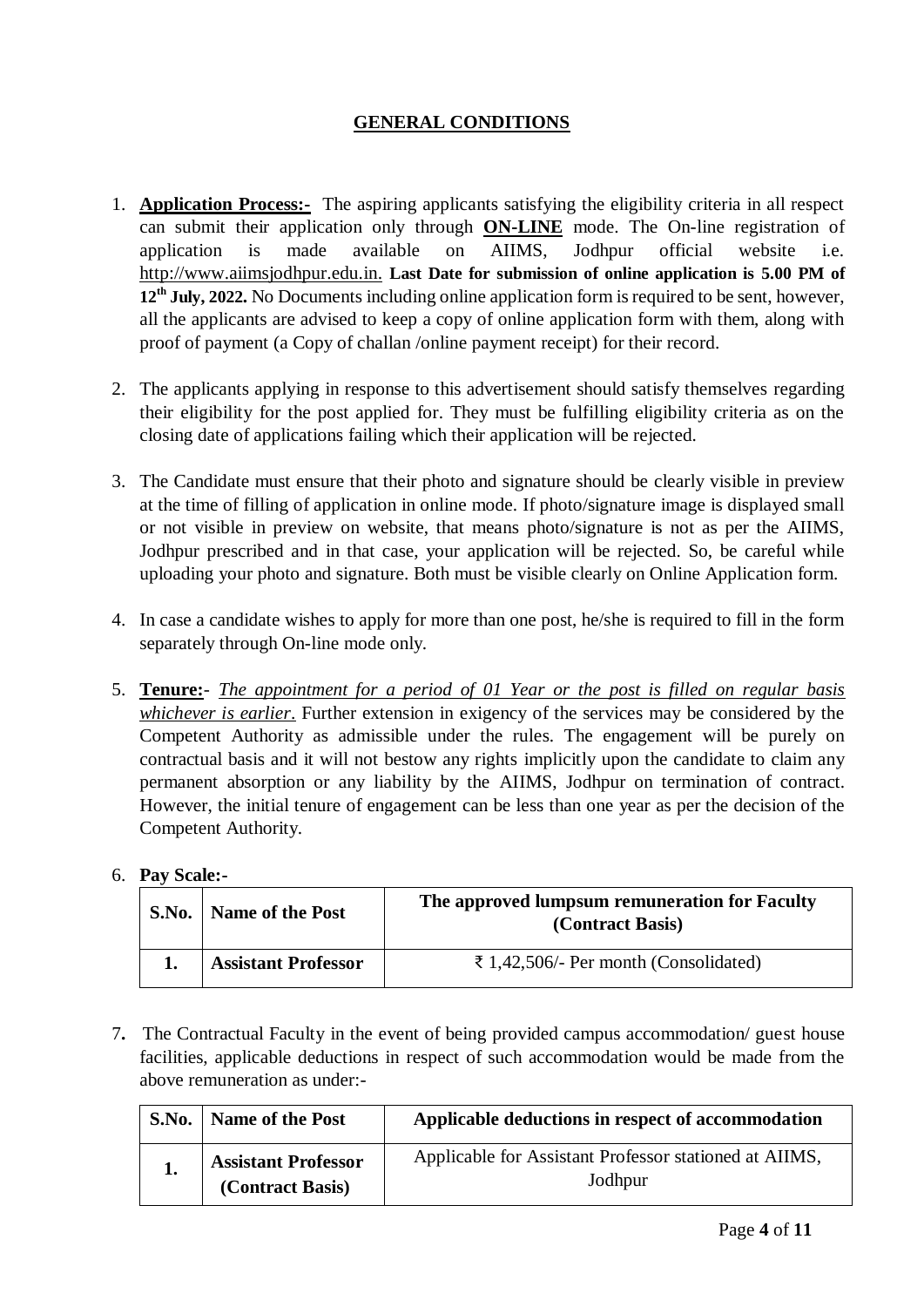#### 8. **Upper Age Limit:-**

**Assistant Professor**: - Not exceeding 50 (Fifty) years as on closing date.

- (i) Upper age limit shall be determined as on last date of submission of online applications.
- (ii) No age relaxation would be available to SC/ST/OBC Candidates applying for unreserved vacancies.

| S. No. | Category                                    | <b>Age Relaxation permissible</b><br>beyond the upper age limit |
|--------|---------------------------------------------|-----------------------------------------------------------------|
| 1.     | SC/ST                                       | 05 Years                                                        |
| 2.     | <b>OBC</b>                                  | 03 Years                                                        |
| 3.     | Persons with Benchmark Disability<br>[PwBD] | 10 Years                                                        |
| 4.     | Government Servant                          | 05 Years                                                        |
| 5.     | Ex-Service Men*                             | 05 Years                                                        |

(iii) Age relaxation permissible to various categories is as under:-

\* As per Govt. of India Guidelines.

- 9. Candidates applying under any of the reserved category posts, viz. EWS/SC/ST/OBC/ PwBD will be considered subject to submission of Certificate issued by the appropriate/ competent authority on the prescribed format. Community should be clearly and legibly mentioned in the certificate. A candidate will be eligible to get the benefit of community reservation only in case the particular caste to which the candidates belong is included in the list of reserved communities issued by the Central Government. If a candidate indicates in his/her application form that he/she belongs to SC/ST/OBC/General category but subsequently writes to the institute to change his/her category, such request shall not be entertained by the institute.
- 10. OBC candidate's eligibility will be based on the caste(s) borne in the Central List of Government of India. OBC candidate(s) should not belongs to Creamy Layer and their subcaste should be match with the entries in Central List of OBC, failing which their candidates will not be considered under any of the applied reserved category post(s).
- 11. Candidates applying under EWS category post will be considered subject to submission of certificate in attached proforma (Annexure-I). **EWS Certificate must be valid for the year 2022-23 and must have been issued between 01.04.2022 and date of interview of respective departments.**
- 12. Person with Disabilities (PwD) candidate(s) with benchmark disability will be allowed in accordance with Ministry of Social Justice and Empowerment's, Notification No. 16- 15/2010- DD.III dated 29<sup>th</sup> July, 2013 as amended from time to time, in the above recruitment process. Further, only such persons would be eligible for reservation under PwBD quota in service/posts who suffer from not less than 40% of physical disability.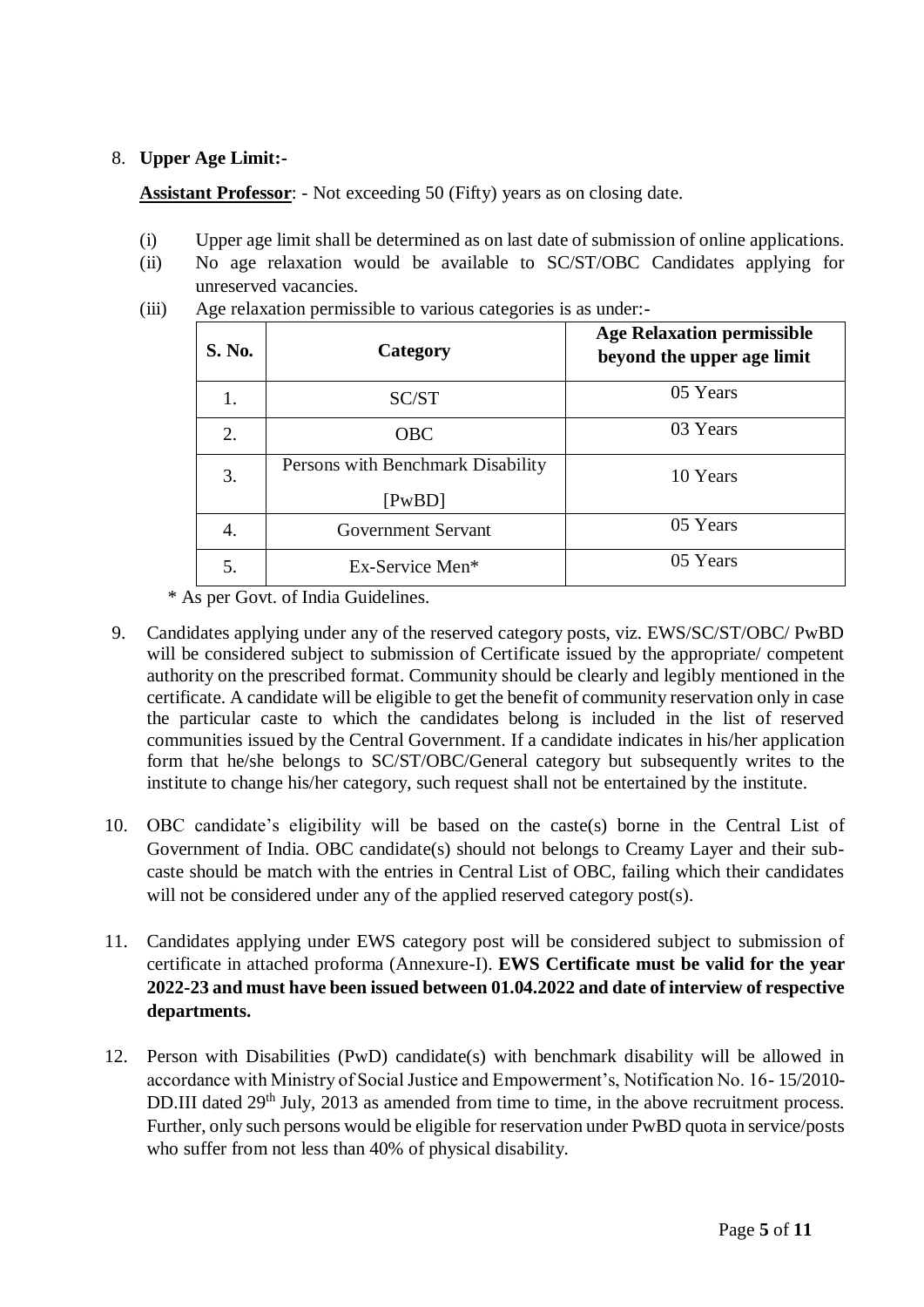- 13. Person who want to avail the benefit of reservation would have to submit a Disability Certificate issued by a competent authority in prescribed format.
- 14. The Contractual faculty will be assigned clinical, teaching and research duties, besides any other work as deemed fit by the Director of the Institute.
- 15. The contractual faculty will report to the Director, AIIMS Jodhpur.
- 16. During the period of contract, Contractual faculty will be paid a consolidated monthly remuneration as indicated in the letter of engagement subject to satisfactory output. His remuneration shall be all inclusive arid subject to deduction of tax at source and / or any other statutory deductions to the extent required under the laws.
- 17. Participation of Contractual faculty in National Seminars/ Conferences would be permissible as per entitlement of regular Faculty. In case contractual faculty is also deputed out of station on official assignment, TA/DA would be paid on tour, as admissible, as per entitlement against post last held immediately before retirement.
- 18. Contractual faculty will be eligible for Thirty (30 days) leave in a calendar year, on cumulative basis.
- 19. During the period of contract, the engagement is liable to be terminated at any time with a one month notice, without assigning any reason whatsoever. It will be open to the Institute to pay, in lieu of notice, salary for the period by which the notice period falls short. Similarly, the Contractual faculty may also terminate the contract any time with one month's notice. The termination may be allowed with lesser notice period also provided contractual faculty deposits with the Institute appropriate amount equivalent to the consolidated remuneration of the period by which the notice period falls short, in lieu of the notice period.
- 20. Private practice of any kind, including laboratory and consultant practice is prohibited. The Contractual faculty will not engage himself/herself in any other paid assignment during the validity of this contract.
- 21. If at any time, in the opinion of competent authority, which is final in this matter, Contractual faculty is found non-performing or guilty of any offence, dishonest, disobedience, disorderly behavior, negligence, indiscipline, absence from duty without permission or any other conduct considered by the competent authority, deterrent to the interest of AIIMS or violation of one or more terms and conditions of this letter, his/her services may be terminated without notice and the competent authority shall be entitled to recover any damages arising out of any act or omission on his/her part, from him/her.
- 22. Other conditions of service will be as provided under the Rules, Bye laws and Regulations of the Institute and governed by the relevant rules and orders issued by the Government of India. It may please noted that the contractual faculty will be required to conform to the Rules, Bye laws, Regulations, Discipline and Code of Conduct prevailing in the Institute from time to time.
- 23. Contractual faculty will be governed, in respect of any matter relating to the conduct, discipline, in respect of which no provisions have been made in these terms and conditions, the provisions of CCS Conduct Rules 1964 and Central Civil Services Classification Control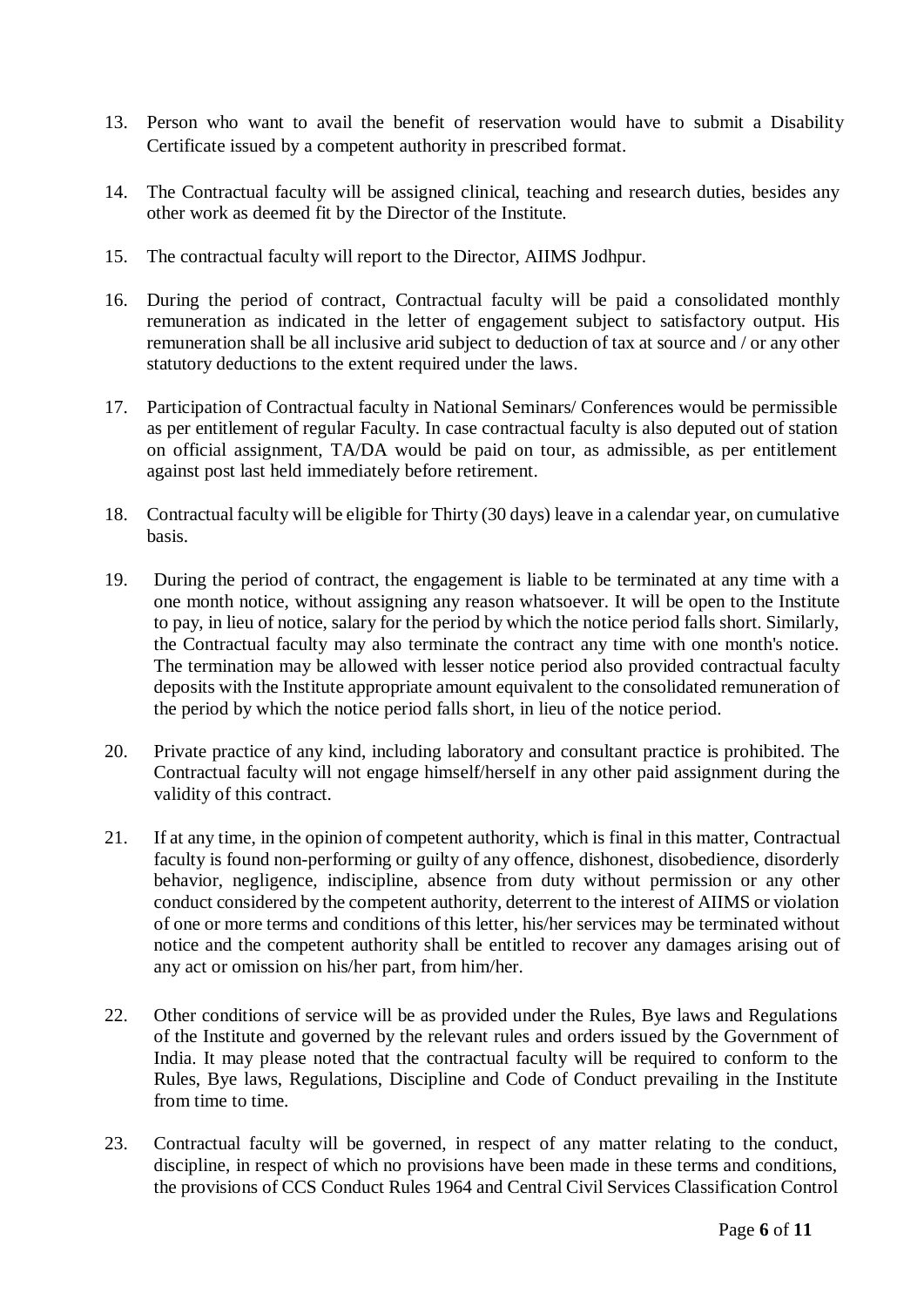and Appeal Rules 1965 as amended from time to time.

- 24. Contractual faculty will be at the disposal of the Institute on whole time basis and his/her services may be utilized in any manner required by the Competent Authority of the Institute without any claims for any additional remuneration.
- 25. The Institute will not be responsible for any loss, accident, damages or injury while performing the consultancy assignment including travel.
- 26. Contractual faculty will not have or acquire during validity of this contract either directly or indirectly any outside interest, in any business or otherwise, which could be in conflict with the interest of Institute as a whole or that would be prejudicial to his/her position. Contractual faculty will declare any interests in, any commercial concern or companies etc. before joining. Failure to do so will entail termination of his/her contract forthwith without prejudice to the right of this Institute for initiation of legal action against him/her as deemed fit.
- 27. Contractual faculty and his/her family members shall not accept any gifts or presentations, directly or indirectly, whether in the form of money, free possession of goods or other benefits from any person or firm with whom he/she is or likely to be, in contract, by virtue of this contract with whom he/she has or is likely to have dealings. His/her services would be terminated, if found involved in corrupt practices, besides taking action as per rules/law.
- 28. Contractual faculty will devote his/her whole time and attention exclusively to the duties entrusted to him/her to the best of his/her power ability and skill. He/ She will acknowledge that his/her position entails absolute confidentiality and therefore during the continuance of this contract/ arrangement and / or after cessation of this contract for any reasons whatsoever, he/she will not indulge or disclose any information papers and documents in his/her knowledge and custody to any outsider and maintain absolute confidentiality.
- 29. Contractual faculty is liable to make good any of loss sustained by the Government due to his/her misbehavior or negligence.
- 30. Contractual faculty will not engage himself/herself in any other paid assignment during the validity of this contract.
- 31. Contractual faculty will not disclose or divulge or make public or shall personally use for any gain any of the materials, processes, accounts, transactions, dealings, information etc. whether the same may be confined to him/her or may become known to him/her during the course of his/her services or otherwise.
- 32. In case Contractual faculty is employed elsewhere, he/she will bring a letter from his/her present employer stating that his/her resignation has been accepted and he/she is relieved.
- 33. In case any of the above conditions are violated, the appointment shall automatically stand cancelled.
- 34. Upon termination for whatever reasons, Contractual faculty will forthwith return to Institute all records/documents and papers that are in his/her custody and control, by virtue of his/her engagement and obtain discharge in writing from Institute.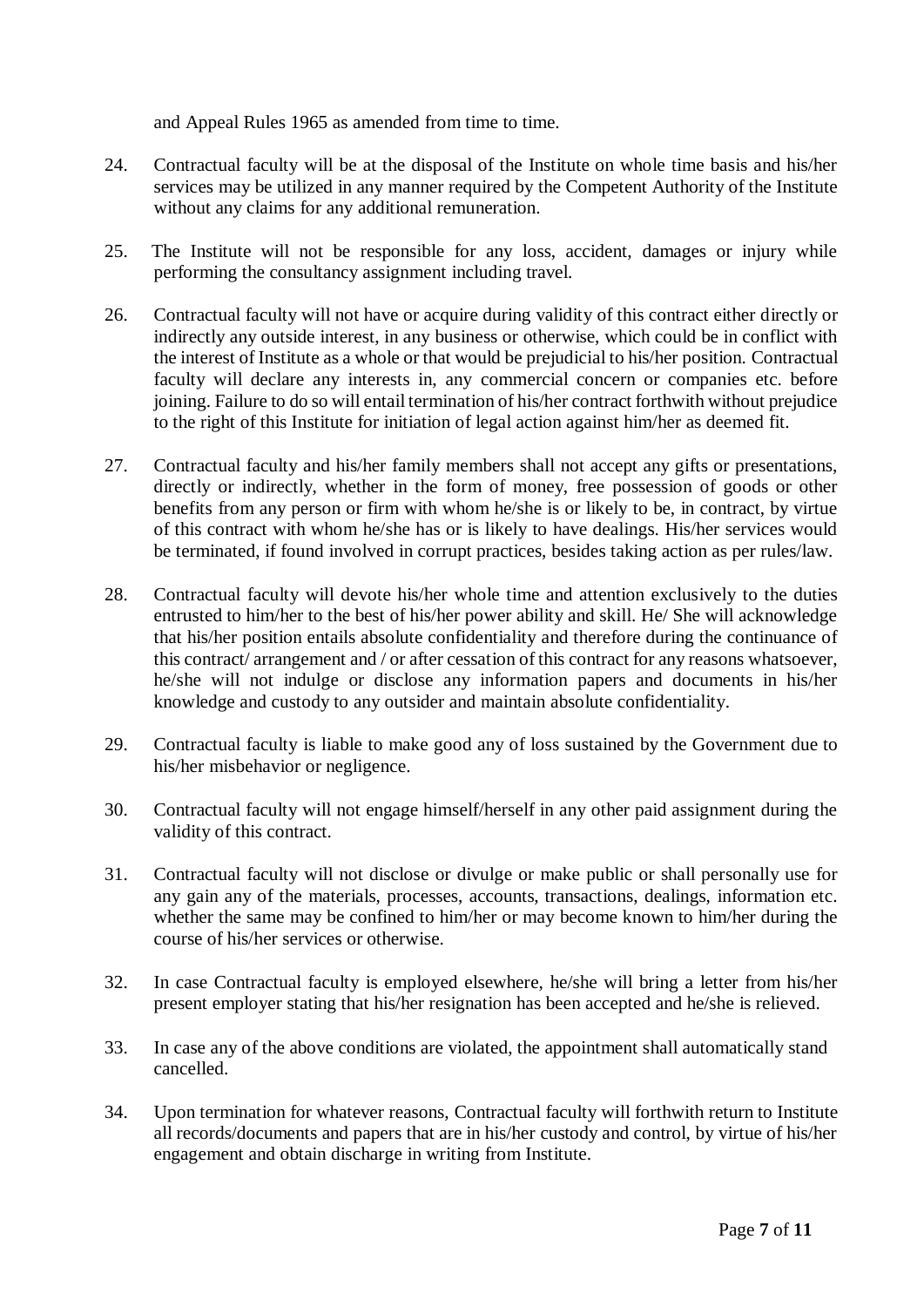- 35. Contractual faculty will not seek or try to secure any other job or employment without previous written sanction/consent of the Institute.
- 36. **Clearances:** Appointments are subject to clearances as for equivalent posts in Government of India.
- 37. **Qualifications and Experience:** Qualifications may be relaxed for highly experienced, trained or reputed candidates at the discretion of the Selection Committee. **The experience will be counted as on last date of submission of application.**
- 38. **Short Listing:** The prescribed qualification is minimum and mere possessing the same does not entitle any candidate for selection. Based on bio-data, the Selection Committee may short-list candidates for interview Candidates called for interview will have to produce all relevant original documents in proof of details furnished in their application at the time of interview.
- 39. The applicants already in Government service shall have to produce Relieving Certificate from their present employer at the time of joining the Institute.

#### 40. **AIIMS, Jodhpur decision final:**

The decision of the AIIMS, Jodhpur in all matters relating to eligibility, acceptance or rejection of the applications, penalty for false information, mode of selection, conduct of examination(s), allotment of examination centers, selection and allotment of posts/organizations to selected candidates will be final and binding on the candidates and no enquiry / correspondence will be entertained in this regard.

41. Those who are in employment (In Case Central/State Government/Semi Government / Autonomous body) must submit a **"NO OBJECTION CERTIFICATE"** from the employer at the time of Interview.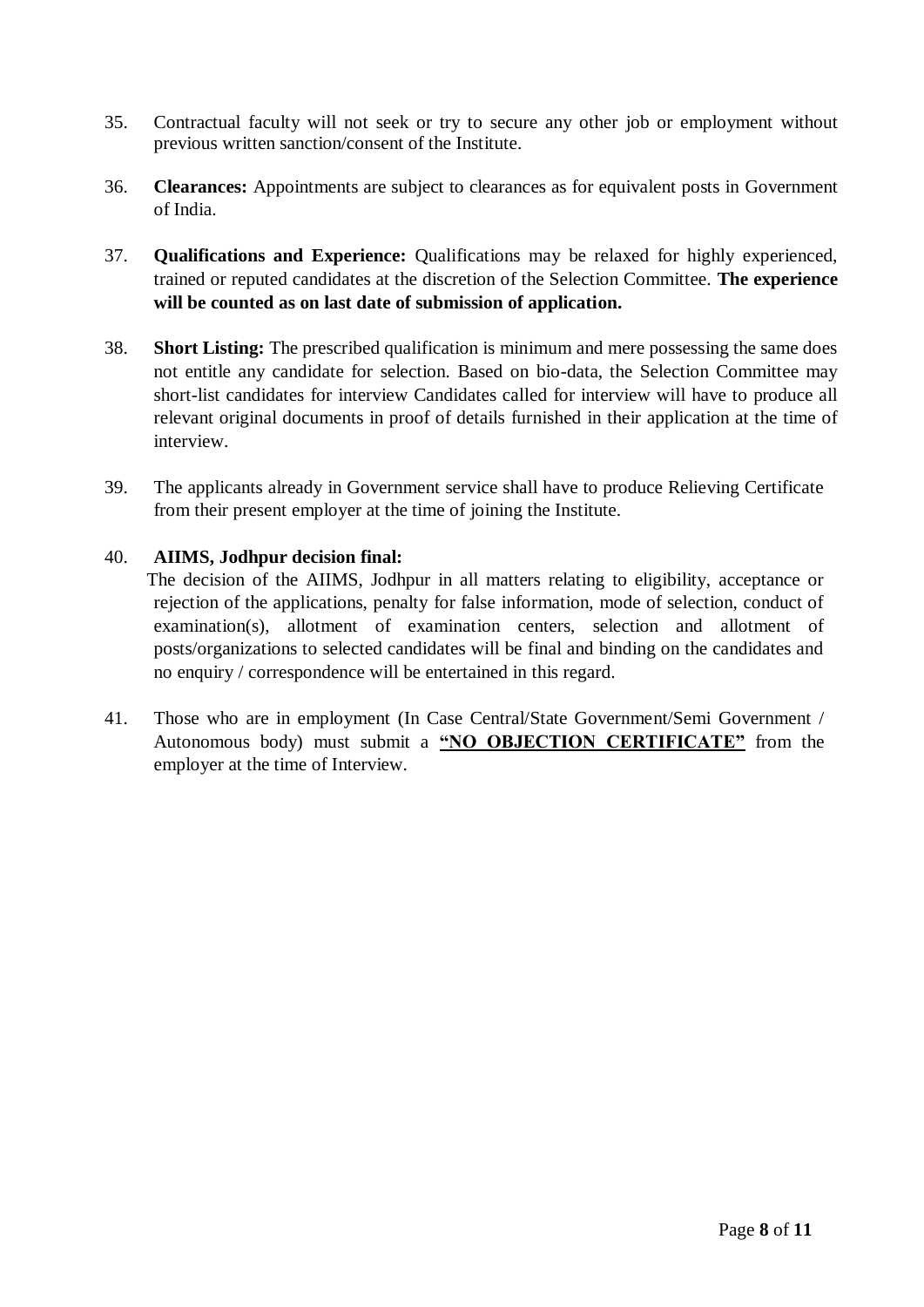### **OTHER INFORMATION FOR THE CANDIDATES**

- (i) The All India Institute of Medical Science is an autonomous body established under Act of parliament.
- (ii) Service under the Institute is governed by that Act and the Rules & Regulations framed there under.
- (iii) **Tenure:** *The appointment for a period of 01 Year or the post is filled on regular basis whichever is earlier*. Further extension in exigency of the services may be considered by the Competent Authority as admissible under the rules. The engagement will be purely on contractual basis and it will not bestow any rights implicitly upon the candidate to claim any permanent absorption or any liability by the AIIMS, Jodhpur on termination of contract. However, the initial tenure of engagement can be less than one year as per the decision of the Competent Authority.
- (iv) **Leave:** Contractual faculty will be eligible for Thirty (30 days) leave in a calendar year, on cumulative basis.
- (v) The applicants, who do not have requisite qualifications up to the last date for submission of applications, will not be considered.
- (vi) Incomplete application(s) will not be considered.
- (vii) The period of experience wherever prescribed shall be counted after obtaining the prescribed educational qualification.
- (viii) Closing Date:  $12<sup>th</sup>$  July, 2022 upto 5.00 PM.
- (ix) The post(s) is/are whole time and private practice of any kind is prohibited.
- (x) The Candidate are likely to be posted at rural health and urban center attached with the institute for the period to be decided by the Institute as applicable.
- (xi) AIIMS reserves the rights to increase or decrease the number of vacancies.
- (xii) No travelling or other allowances will be paid to the candidate for joining the post.
- (xiii) Canvassing of any kind will be a disqualification.
- (xiv) The candidate should not have been convicted by any Court of Law.
- (xv) In case any information given or declaration by the candidate is found to be false or if the candidate has willfully suppressed any material information relevant to this appointment, he/she will be liable to be removed from the service and any action taken as deemed fit by the appointing authority.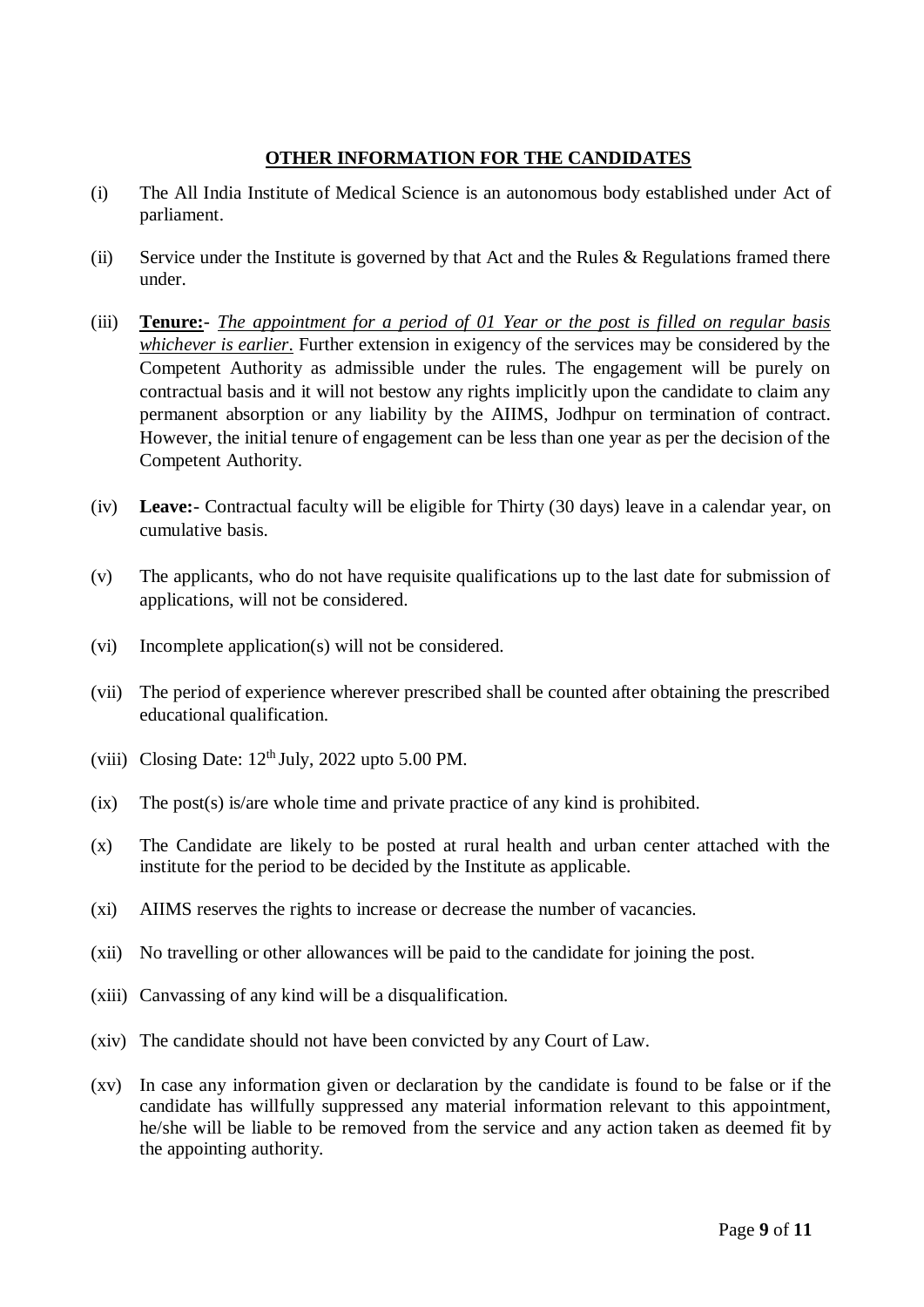- (xvi) The Competent Authority reserves the right of any amendment, cancellation and changes to this advertisement as a whole or in part without assigning any reason or giving notice.
- (xvii) The decision of the competent authority regarding interview, verification of documents and selection would be final and binding on all candidates. No representation correspondence will be entertained in this regard.
- (xviii) All disputes will be subject to jurisdiction of Court of Law at JODHPUR.

#### **Clarification & Enquiries (Only For Online Application Form Related Query):**

**Mail to: fr.aiimsjodhpur@gmail.com Contact No.: 0291 – 2740741** 

> **SD/- (Dr. Dushyent Gehlot) Senior Administrative Officer AIIMS, Jodhpur**